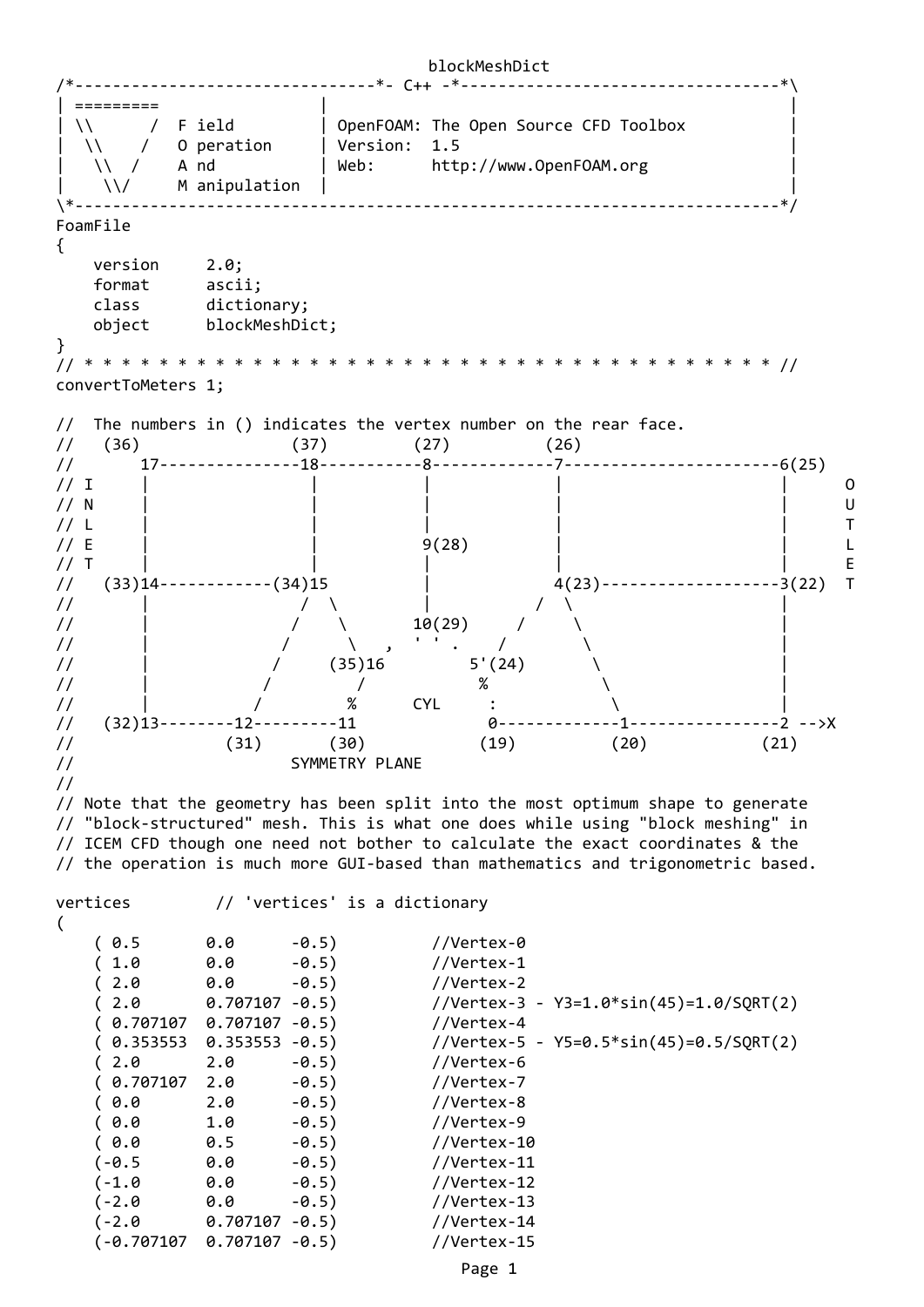blockMeshDict (‐0.353553 0.353553 ‐0.5) //Vertex‐16 (‐2.0 2.0 ‐0.5) //Vertex‐17 (‐0.707107 2.0 ‐0.5) //Vertex‐18 ( 0.5 0.0 0.5) //Vertex‐19 <‐ Vertex‐0 ( 1.0 0.0 0.5) //Vertex‐20 <‐ Vertex‐1 ( 2.0 0.0 0.5) //Vertex‐21 <‐ Vertex‐2 ( 2.0 0.707107 0.5) //Vertex‐22 <‐ Vertex‐3 ( 0.707107 0.707107 0.5) //Vertex‐23 <‐ Vertex‐4 ( 0.353553 0.353553 0.5) //Vertex‐24 <‐ Vertex‐5 ( 2.0 2.0 0.5) //Vertex‐25 <‐ Vertex‐6 ( 0.707107 2.0 0.5) //Vertex‐26 <‐ Vertex‐7 ( 0.0 2.0 0.5) //Vertex‐27 <‐ Vertex‐8 ( 0.0 1.0 0.5) //Vertex‐28 <‐ Vertex‐9 ( 0.0 0.5 0.5) //Vertex‐29 <‐ Vertex‐10  $(-0.5 \t 0.0 \t 0.5)$  //Vertex-30 <- Vertex-11 (‐1.0 0.0 0.5) //Vertex‐31 <‐ Vertex‐12 (‐2.0 0.0 0.5) //Vertex‐32 <‐ Vertex‐13 (‐2.0 0.707107 0.5) //Vertex‐33 <‐ Vertex‐14 (‐0.707107 0.707107 0.5) //Vertex‐34 <‐ Vertex‐15 (‐0.353553 0.353553 0.5) //Vertex‐35 <‐ Vertex‐16 (‐2.0 2.0 0.5) //Vertex‐36 <‐ Vertex‐17 (‐0.707107 2.0 0.5) //Vertex‐37 <‐ Vertex‐18 ); blocks //Block‐0 hex (5 4 9 10 24 23 28 29) (10 10 1) // specifies number of cells in x‐, y‐ and z‐direction simpleGrading  $(0.5 1 1)$  // Ratio of last and first cell sizes in the 3 directions //Block‐1 hex (0 1 4 5 19 20 23 24) (10 10 1) simpleGrading  $(0.5)$  1 1) //Block‐2 hex (1 2 3 4 20 21 22 23) (20 10 1) simpleGrading (1 1 1) //Block‐3 hex (4 3 6 7 23 22 25 26) (20 20 1) simpleGrading (1 1 1) //Block‐4 hex (9 4 7 8 28 23 26 27) (10 20 1) simpleGrading (1 1 1) //Block‐5 hex (15 16 10 9 34 35 29 28) (10 10 1) simpleGrading  $(2)$  1 1) //Block‐6 hex (12 11 16 15 31 30 35 34) (10 10 1) simpleGrading (2 1 1) //Block‐7 hex (13 12 15 14 32 31 34 33) (20 10 1) simpleGrading (1 1 1) //Block‐8 hex (14 15 18 17 33 34 37 36) (20 20 1) simpleGrading (1 1 1) //Block‐9 hex (15 9 8 18 34 28 27 37) (10 20 1) simpleGrading (1 1 1) Page 2

(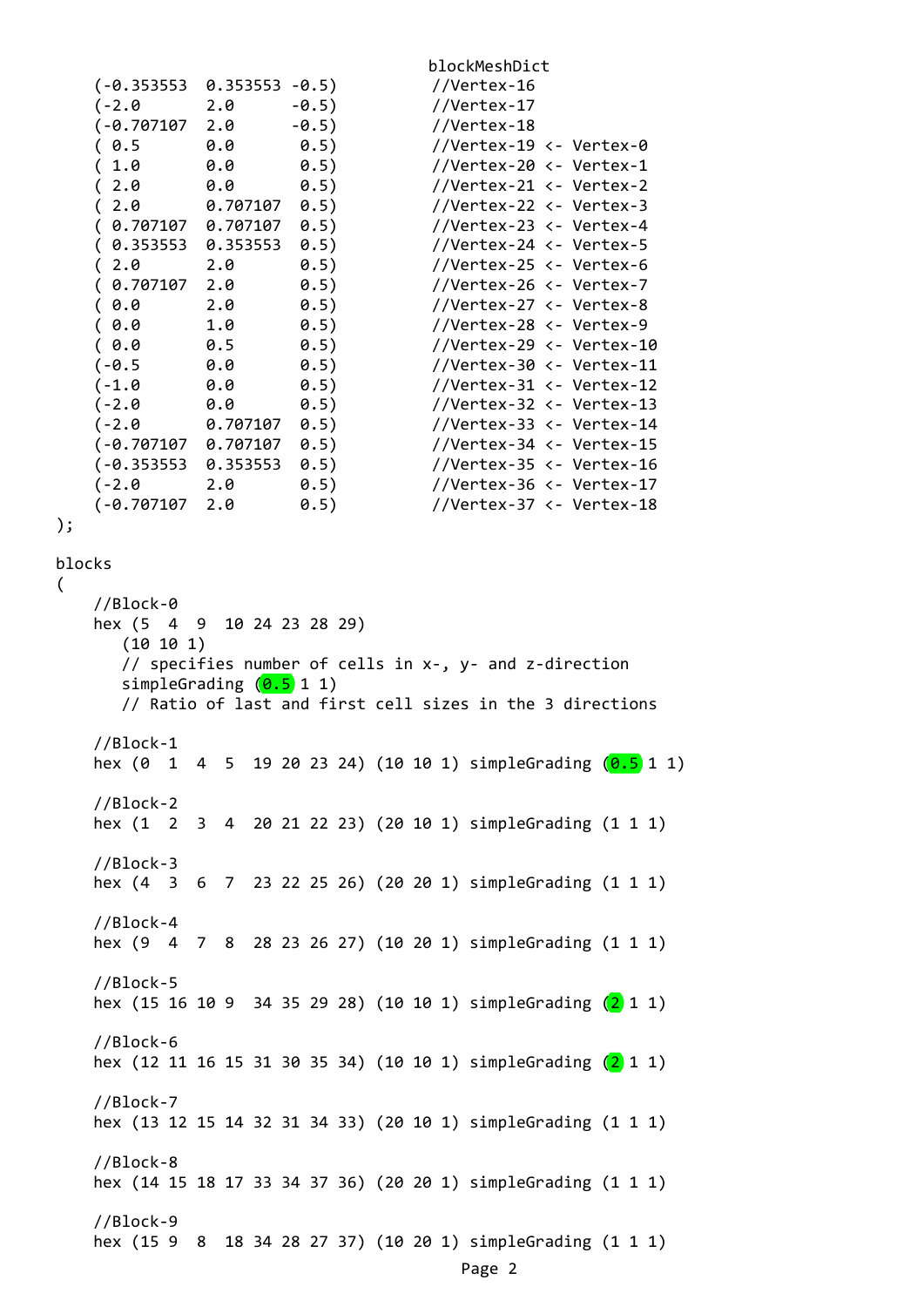| edges<br>( |          |  |                     |          |         |
|------------|----------|--|---------------------|----------|---------|
| arc 0 5    |          |  | (0.469846)          | 0.171010 | $-0.5)$ |
|            | arc 5 10 |  | (0.171010           | 0.469846 | $-0.5)$ |
|            | arc 14   |  | (0.939693)          | 0.342020 | $-0.5)$ |
|            | arc $49$ |  | (0.342020           | 0.939693 | $-0.5)$ |
| arc 19 24  |          |  | (0.469846)          | 0.171010 | 0.5)    |
| arc 24 29  |          |  | (0.171010           | 0.469846 | 0.5)    |
|            |          |  | arc 20 23 (0.939693 | 0.342020 | 0.5)    |
|            |          |  | arc 23 28 (0.342020 | 0.939693 | 0.5)    |
|            |          |  | arc 11 16 (-0.46984 | 0.171010 | $-0.5)$ |
|            |          |  | arc 16 10 (-0.17101 | 0.469846 | $-0.5)$ |
|            |          |  | arc 12 15 (-0.93969 | 0.342020 | $-0.5)$ |
| arc 15 9   |          |  | $(-0.34202)$        | 0.939693 | $-0.5)$ |
| arc 30 35  |          |  | $(-0.46985)$        | 0.171010 | 0.5)    |
| arc 35 29  |          |  | $(-0.17101$         | 0.469846 | 0.5)    |
| arc 31 34  |          |  | $(-0.939693)$       | 0.34202  | 0.5)    |
| arc 34 28  |          |  | $(-0.34202)$        | 0.939693 | 0.5)    |

```
);
```
);

```
patches
```

```
(
```
(

```
    symmetryPlane down
          (
            (0 \t1 \t20 \t19)(1 \t2 \t21 \t20)(12 11 30 31)        (13 12 31 32)
          )
          patch right
          (
                    (2 3 22 21)
                    (3 6 25 22)
          )
          symmetryPlane up
          (
        (7  8  27 26)
        (6  7  26 25)
                   (8  18 37 27)
                    (18 17 36 37)
          )
          patch left
          (
                    (14 13 32 33)
                    (17 14 33 36)
      \left( \right)    symmetryPlane cylinder
          (
                    (10 5  24 29)
                    (5  0  19 24)
                    (16 10 29 35)
                    (11 16 35 30)
          )
);
mergePatchPairs
```